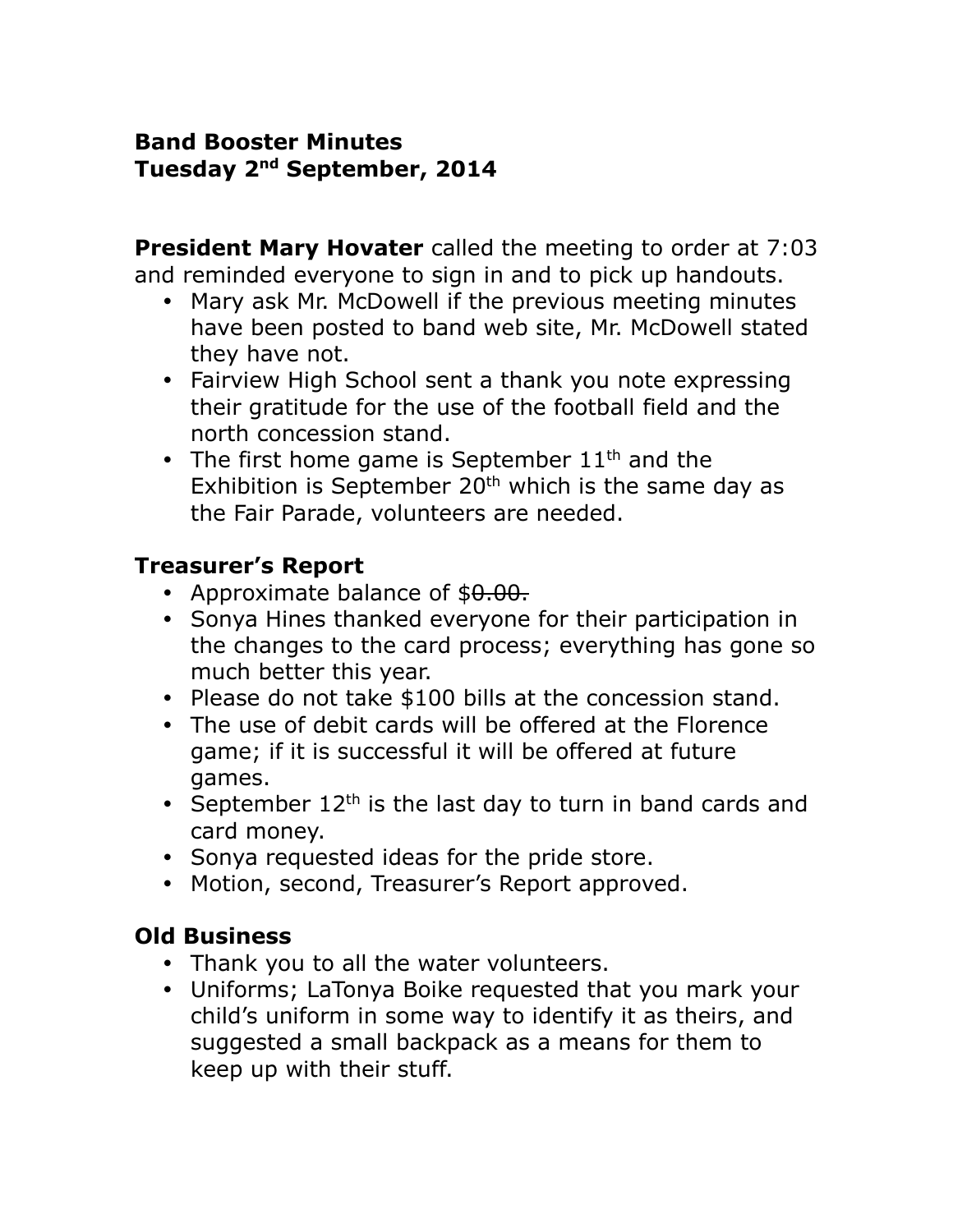- Chaperones; Jackie Burnham says all is well. Bus three has been without air during both away games, someone suggested that the buses be rotated so the same group does not have to go without air every time. It was stated that bus two was also without air. Jackie said that she has 14 chaperones and she wanted them to know how much she appreciates each of them. She does need each of you to return your lanyards back to her after each use, she is sorry about that. She is very appreciative of the rolling plume bag, it is GREAT!
- Transportation; Marcia Stringer has left the meeting.
- Pit (Equipment) Crew; John Sisk says it is AWESOME, it has been great.
- Public Relations: Katherine McElroy says all is good.
- Pam Blair and Jill Strickland will be contacting volunteers to remind them of their commitment to work in the concession stand, a list of the volunteers needs to be provided to them.
- Cullman Band Exhibition starts at 6:00p.m. Saturday September 20<sup>th</sup>. John Sisk, Jon and Jackie Burnham will assist with set up at 8:00a.m. that morning.
- Cullman High School Marching Band will be the next to last band to appear in the fair parade.

### **Mrs. Bean's Report**

- A calendar of events has been sent out via text message and email. Paper copies were sent home with students today and are available here tonight. Information is included for how to sign up text messaging. You can also sign up for email by visiting cullmanband.com and choosing the appropriate group.
- CMS first home game will be September  $9<sup>th</sup>$ .
- Beginning band has started.
- **Beginning Band Parent Meeting will be September**  $16<sup>th</sup>$ @ 6:00p.m. in the CMS lunch room.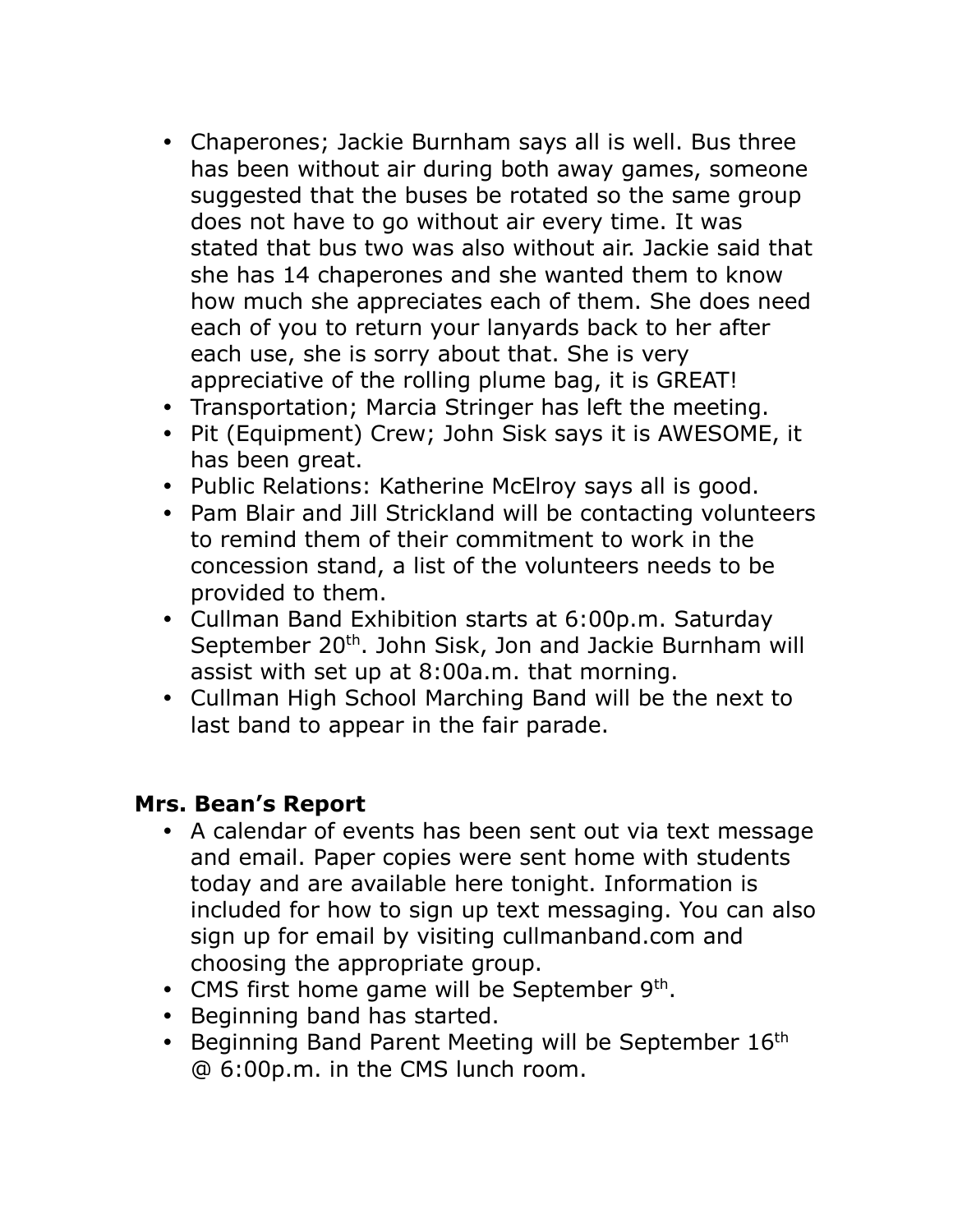- Please continue to send in your box tops, Mr. Childers is the box top chairman and does a fantastic job.
- CCCDC is voting tonight on the grant that provides funding for a new timpani for the CMS Band.
- We were not contacted by *The Cullman Times* for the Sound Off edition.
- Thanks to Courtney Ferguson for recruiting pictures. Graduate Brandon Cogle will be updating our recruiting DVD. He has a degree in film. He will be filming at various events this year.
- Thanks to Mr. Childers for the \$250.00 grant from Walmart.
- Fall Spectrum at University of Alabama is October  $17<sup>th</sup>$ .
- Donorschoose.org has chosen the piano lab to receive three mac book airs. The Bill and Melinda Gates Foundation agreed to fund half the amount needed if matching funds could be secured. Dr. Dorene Griffith has been instrumental in securing the matching funds.
- CMS Band will be fifth in the parade.

**Mr. Smith** Mr. McDowell is giving Mr. Smith's report in his absence. Mr. Smith is attending his daughter's soccer game.

- Calendar remains the same, no major updates.
- Meet on September  $20<sup>th</sup>$  at 1:00p.m. for the fair parade.
- $\bullet$  We have competitions scheduled for October 11<sup>th</sup> and 18th .
- Wednesday rehearsals will be held on September 3rd, 10<sup>th</sup>, and October 15<sup>th</sup>.
- German Band sign-ups, performances will be on October 4<sup>th</sup> and 7<sup>th</sup>.
- As of today only four students will not be going on the fall band trip. There will not be room for any chaperones who were placed on the waiting list.